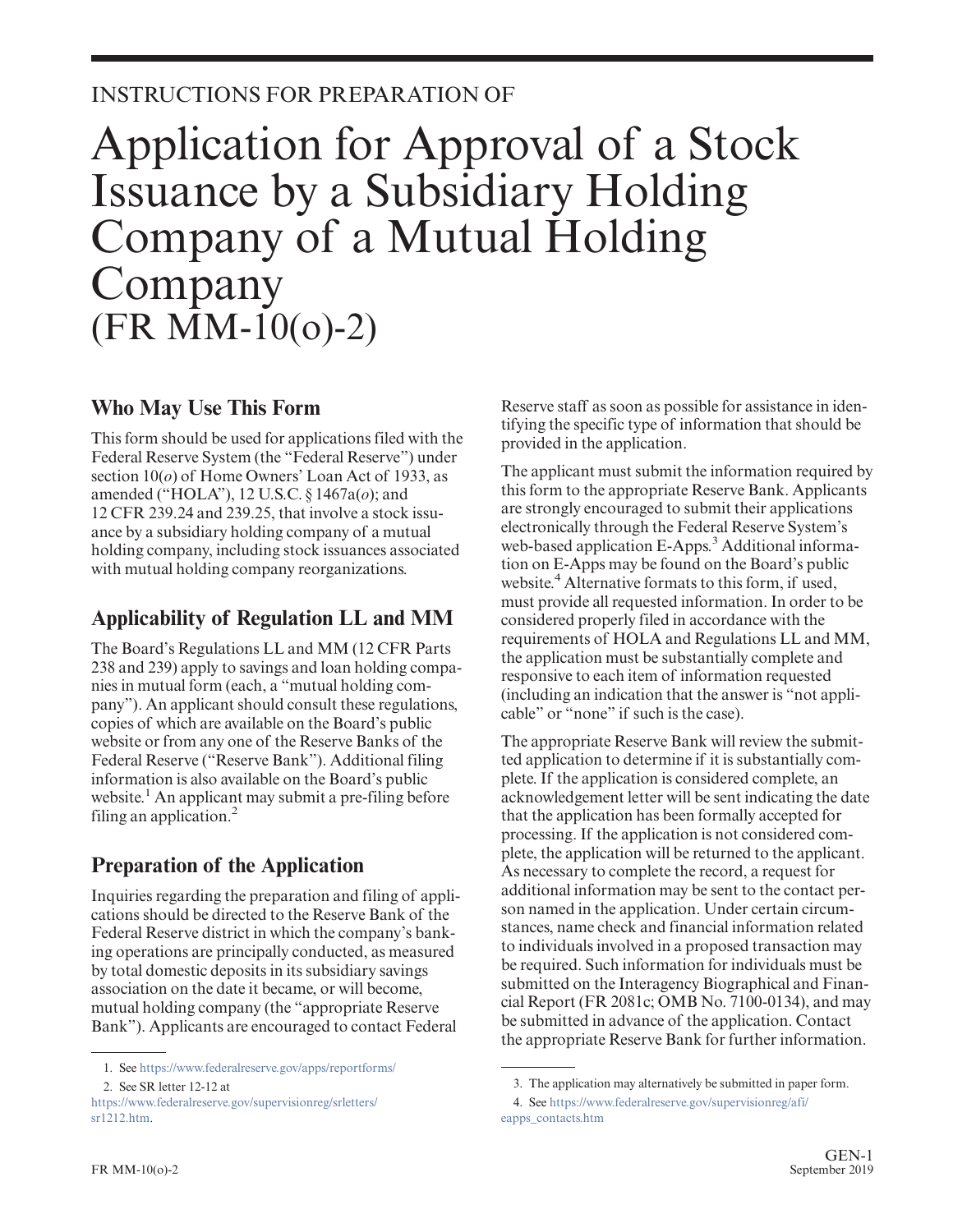If any information initially furnished in the application changes significantly during processing of the application, these changes must be communicated promptly to the appropriate Reserve Bank.

### **Confidentiality**

Under the provisions of the Freedom of Information Act (the "FOIA"—5 U.S.C. § 552), the application is a public document and available to the public upon request. Once submitted, an application becomes a record of the Board and may be requested by any member of the public. Board records generally must be disclosed unless they are determined to fall, in whole or in part, within the scope of one or more of the FOIA exemptions from disclosure. See 5 U.S.C. § 552(b)(l)-(9).

The exempt categories include (but are not limited to) "trade secrets and commercial or financial information obtained from a person and privileged or confidential" (exemption 4), and information that, if disclosed, "would constitute a clearly unwarranted invasion of personal privacy" (exemption 6). An applicant may request confidential treatment for any information, submitted in or in connection with the application, that the applicant believes is exempt from disclosure under the FOIA. For example, if the applicant is of the opinion that disclosure of commercial or financial information would likely result in substantial harm to its competitive position or that of its subsidiaries, or that disclosure of information of a personal nature would result in a clearly unwarranted invasion of personal privacy, confidential treatment of such information may be requested.

Any request for confidential treatment must be submitted in writing concurrently with the filing of the application (or subsequent related submissions), and must discuss in detail the justification for confidential treatment. Such justification must be provided for each portion of the application (or related submissions) for which confidential treatment is requested. Applicant's reasons for requesting confidentiality must specifically describe the harm that would result from public release of the information. A statement simply indicating that the information would result in competitive harm or that it is personal in nature is not sufficient. (A claim that disclosure would violate the law or policy of a foreign country is not, in and of itself, sufficient to exempt information from disclosure. The applicant must demonstrate that disclosure would fall within the scope of

one or more of the FOIA exemptions from disclosure.) The applicant must follow the steps outlined immediately below, and certify in the application (or related submissions) that these steps have been followed.

Information for which confidential treatment is requested should be: (1) specifically identified in the public portion of the application (by reference to the confidential section); (2) separately bound; and (3) labeled "CONFIDENTIAL."

With respect to applications that include information regarding an individual or individuals associated with the proposed transaction, the Board expects the applicant to certify that it has obtained the consent of the individual(s) to public release of such information prior to its submission to the Board or, in the absence of such consent, to submit (or ensure that the individual(s) submit(s)) a timely request for confidential treatment of the information in accordance with these instructions. Information submitted directly by an individual or individuals will become part of the relevant application record, and, accordingly, will be a Board record subject to being requested by any member of the public under FOIA.

The Federal Reserve will determine whether information submitted as confidential will be so treated and will advise the applicant of any decision to make available to the public information labeled "CONFIDEN-TIAL." However, it shall be understood that, without prior notice to the applicant, the Board may disclose or comment on any of the contents of the application in an Order or Statement issued by the Board in connection with its decision on the application. The Board's staff normally will notify the applicant in the course of the review process that such information may need to be disclosed in connection with the Board's action on the application.

For further information on the procedures for requesting confidential treatment and the Board's procedures for addressing such requests, consult the Board's Rules Regarding Availability of Information, 12 CFR Part 261, including 12 CFR 261.15, which governs requests for confidential treatment.

### **Supporting Information**

The Federal Reserve specifically reserves the right to require the filing of additional statements and information. The questions in the application are not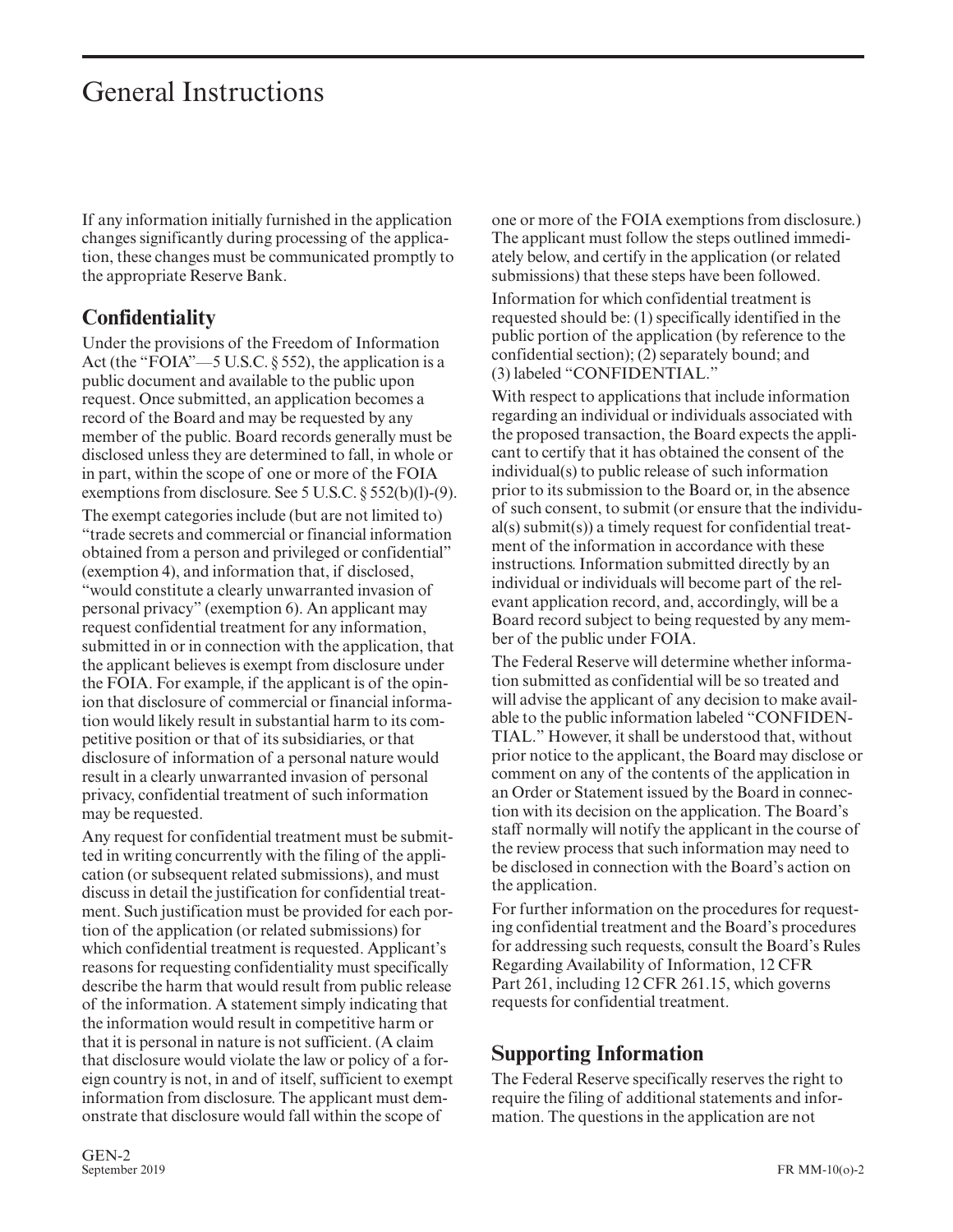intended to limit an applicant's presentation. An applicant bears the full burden for presenting and documenting a case that meets the statutory criteria for approval. Supporting information may accompany the application, even if this information is not required under the applicable law, rule, or reporting form.

### **Compliance**

The applicant is expected to comply with all commitments made in connection with the application, and the Board may condition approval of the application on the applicant's compliance with any commitments. The applicant should immediately contact the appropriate Reserve Bank if there is any change in compliance with such commitments or any change with respect to the representations made in the application.

### Requested Information

### **Sequence, Timing, and Structure of the Proposed Stock Issuance**

- (1) Provide the expected chronological order of events related to the proposed stock issuance beginning with the filing of this application through completion of the stock issuance.
- (2) Indicate whether the mutual holding company has held a meeting of its members to vote on the proposed stock issuance and, if so, the date of the vote and the results, including (i) the total votes eligible to be cast, (ii) the total votes represented in person or by proxy, (iii) the total votes cast in favor of and against each matter, and (iv) the percentage of votes necessary to approve each matter. If the meeting of members has not taken place, indicate the date on which the meeting is scheduled and, when available, provide the results of the vote. In addition, provide the opinions of counsel as required by 12 CFR 239.56(d).
- (3) Provide a list of all regulatory approvals and filings required for the proposed stock issuance, and the expected timing of required approvals by other regulatory authorities.
- (4) Discuss how the Applicant proposes to deploy the proceeds of the stock issuance.
- (5) Discuss whether a reasonable amount of shares or proceeds of the stock issuance will be con-

tributed to a charitable organization that complies with 12 CFR 239.64(b) to 239.64(f).

(6) Confirm that the stock issuance plan, pursuant to 12 CFR 239.2(w) (Stock Issuance Plan), complies with 12 CFR 239.24, 239.25, and 239.59. If applicable, describe in detail any proposed deviations from the regulations and why such deviation is appropriate under the circumstances.

### **Financial Information; Expenses**

- (7) For an organization that would not be subject to consolidated capital standards following consummation of the proposed stock issuance,  $\overline{5}$  provide a parent company balance sheet as of the end of the most recent quarter, showing separately each principal group of assets, liabilities, and capital accounts; debit and credit adjustments (explained by detailed footnotes) reflecting the proposed stock issuance; and the resulting pro forma balance sheet(s).
- (8) For an organization that would be subject to consolidated capital standards following consummation of the proposed stock issuance, provide parent company and consolidated balance sheets as of the end of the most recent quarter, showing separately each principal group of assets, liabilities, and capital accounts; debit and credit adjustments (explained by detailed footnotes) reflecting the proposed stock issuance; and the resulting pro forma balance sheets; and The financial information provided in items 7 and 8 above must be prepared in accordance with generally accepted accounting principles ("GAAP") and be in sufficient detail to reflect any:<sup>6</sup>

<sup>5.</sup> This type of organization includes, for example, a company that on a pro forma basis would be subject to the Board's Small Bank Holding Company and Savings and Loan Holding Company Policy Statement. See 12 CFR 238.9; 12 CFR 225, Appendix C.

<sup>6.</sup> Pursuant to  $12 \text{ USC} \S 5371(c)(3)(A)$ , mutual insurance companies that are persons regulated by a state insurance regulator that engage in the business of insurance and that file financial statements with a State insurance regulator or the National Association of Insurance Commissioners utilizing only Statutory Accounting Principles in accordance with State law, shall not be required by the Board to prepare such financial statements in accordance with Generally Accepted Accounting Principles.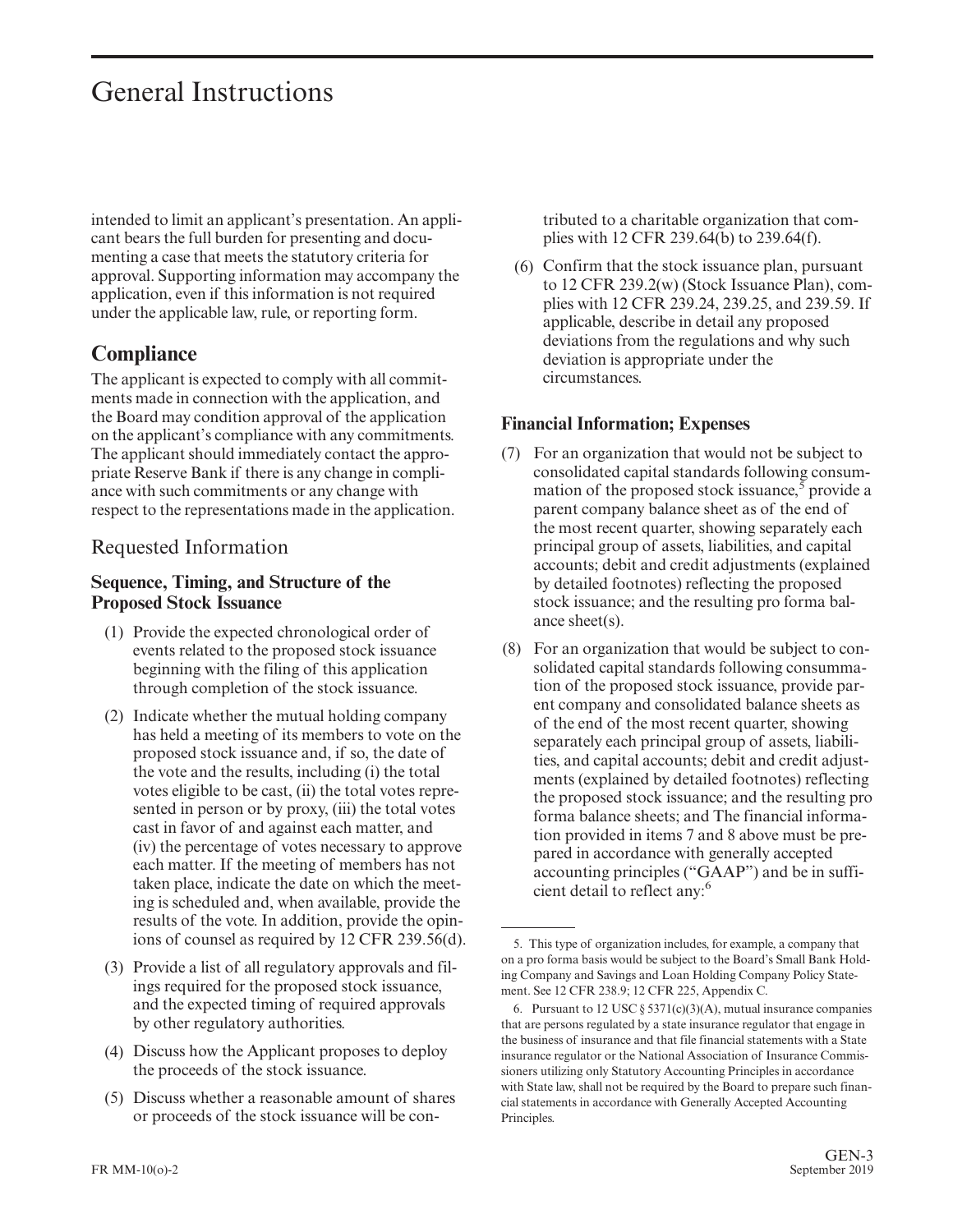- Common equity and preferred stock;
- Other qualifying capital;
- Long- and short-term debt;
- Goodwill and all other types of intangible assets; and
- Material changes between the date of the balance sheet and the date of the application (explained by footnotes).
- (9) For an organization that would be subject to consolidated capital requirements under the Board's Regulation Q (12 CFR Part 217) following consummation of the proposed stock issuance, provide a breakdown of the organization's pro forma risk-weighted assets as of the end of the most recent quarter, showing each principal group of on- and off-balance sheet assets and the relevant risk-weight. Also, identify the pro forma components of common equity tier 1, additional tier 1, and tier 2 (if any) capital pursuant to the capital adequacy regulations as of the end of the most recent quarter, and provide calculations of the mutual holding company's pro forma common equity tier 1 capital, tier 1 capital, total capital, and leverage ratios pursuant to the capital adequacy regulations. If applicable, also provide the organization's pro forma supplementary leverage ratio pursuant to the capital adequacy regulations.
- (10) Provide detailed listing of the expenses associated with the proposed stock issuance, including (but not limited to) legal fees, escrow fees, underwriting fees, valuation (appraisal) fees, transfer agent fees, auditing and accounting expenses.

### **Convenience and Needs**

(11) Discuss how the proposed stock issuance will affect the convenience and needs of the communities served by the Applicant. See 12 CFR  $239.55(g)(3)$ .

### **Exhibits**

Provide the following exhibits as attachments to this form.

Exhibit 1: *Stock Issuance Plan*

Provide the Stock Issuance Plan adopted by the board of directors of the Applicant's subsidiary depository institution. The plan must contain all of the information specified in 12 CFR 239.25.

### Exhibit 2: *Business Plan(s)*

Provide a copy or copies of the business plan(s) for the mutual holding company and Applicant (submitted as a separately bound, confidential exhibit) consistent with the requirements of 12 CFR 239.53(b), if any changes to the business plan(s) would result from the proposed stock issuance.

### Exhibit 3. *Resolution(s) of Board of Directors*

Provide a certified copy or copies of your board of directors' resolution or resolutions relating to the proposed stock issuance, as set out in 12 CFR Part 239, including: (1) adopting the Stock Issuance Plan; and (2) authorizing this application.

### Exhibit 4. *Charters and Bylaws*

Provide copies of the Applicant's charter and bylaws reflecting any proposed amendments regarding the authority to issue stock, as referenced in 12 CFR 239.24(b)(2).

### Exhibit 5. *Appraisal Materials*

Provide a copy of the appraisal materials related to the proposed stock issuance, consistent with the requirements of 12 CFR 239.55(g)(2).

### Exhibit 6. *Proxy Soliciting Materials*

Furnish copies of all proxy soliciting materials, including proxy statements and forms of proxy proposed to be circulated to members of the mutual holding company, and a legal opinion indicating that any marketing materials comply with all applicable securities laws. Proxy statements and forms of proxy must contain the information specified in 12 CFR 239.57.

Documents that are furnished in proposed form, pursuant to the foregoing, must be furnished in final form immediately after the meeting(s) of members to vote on the proposed stock issuance.

#### Exhibit 7. *Offering Circular*

Provide a copy of the Offering Circular for the proposed stock issuance pursuant to 12 CFR 239.58(a).